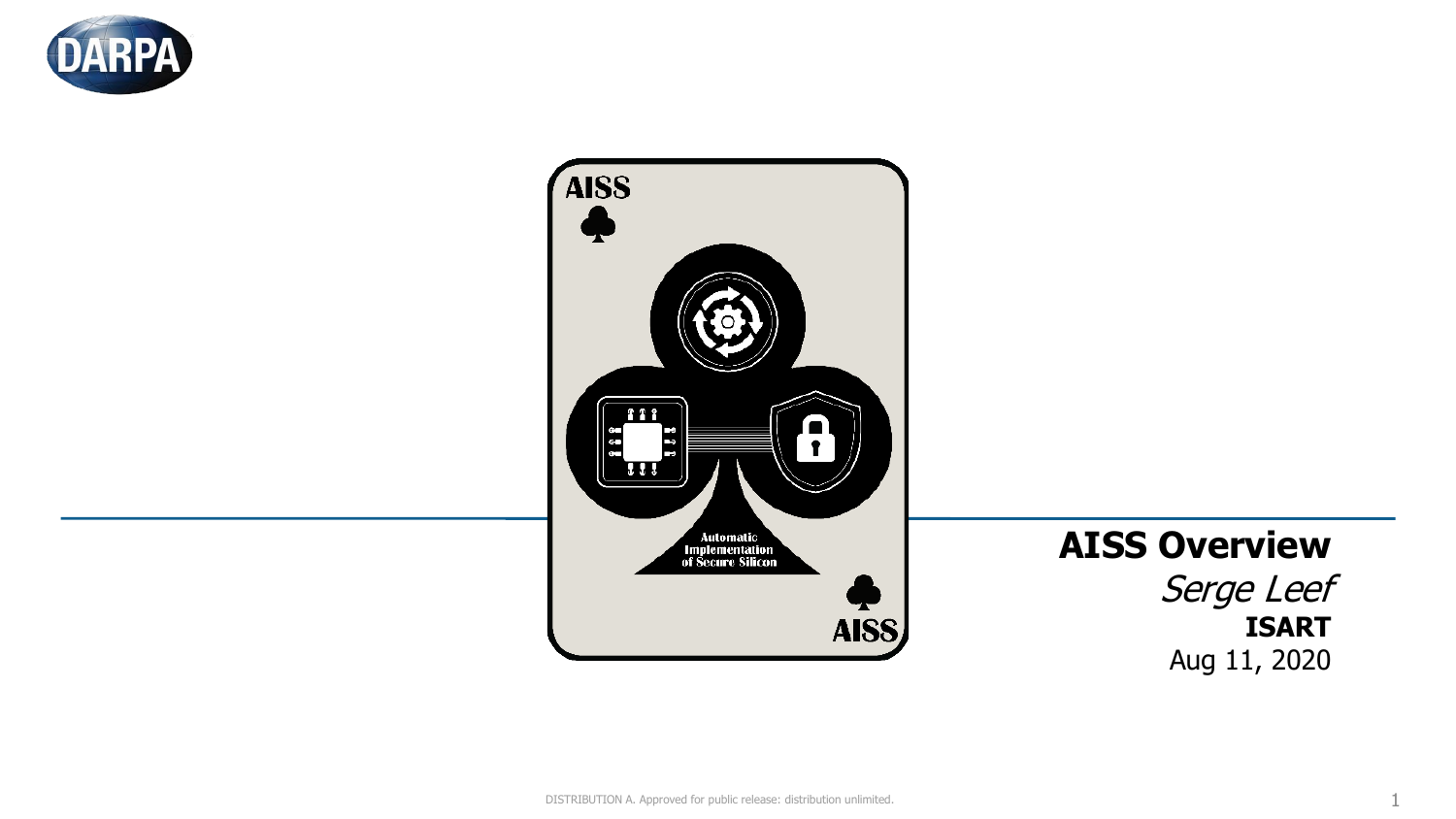

# Automate inclusion of scalable defense mechanisms into chip designs to enable security vs. economics optimization

### Cost and Complexity of Attack Resistance Mechanisms









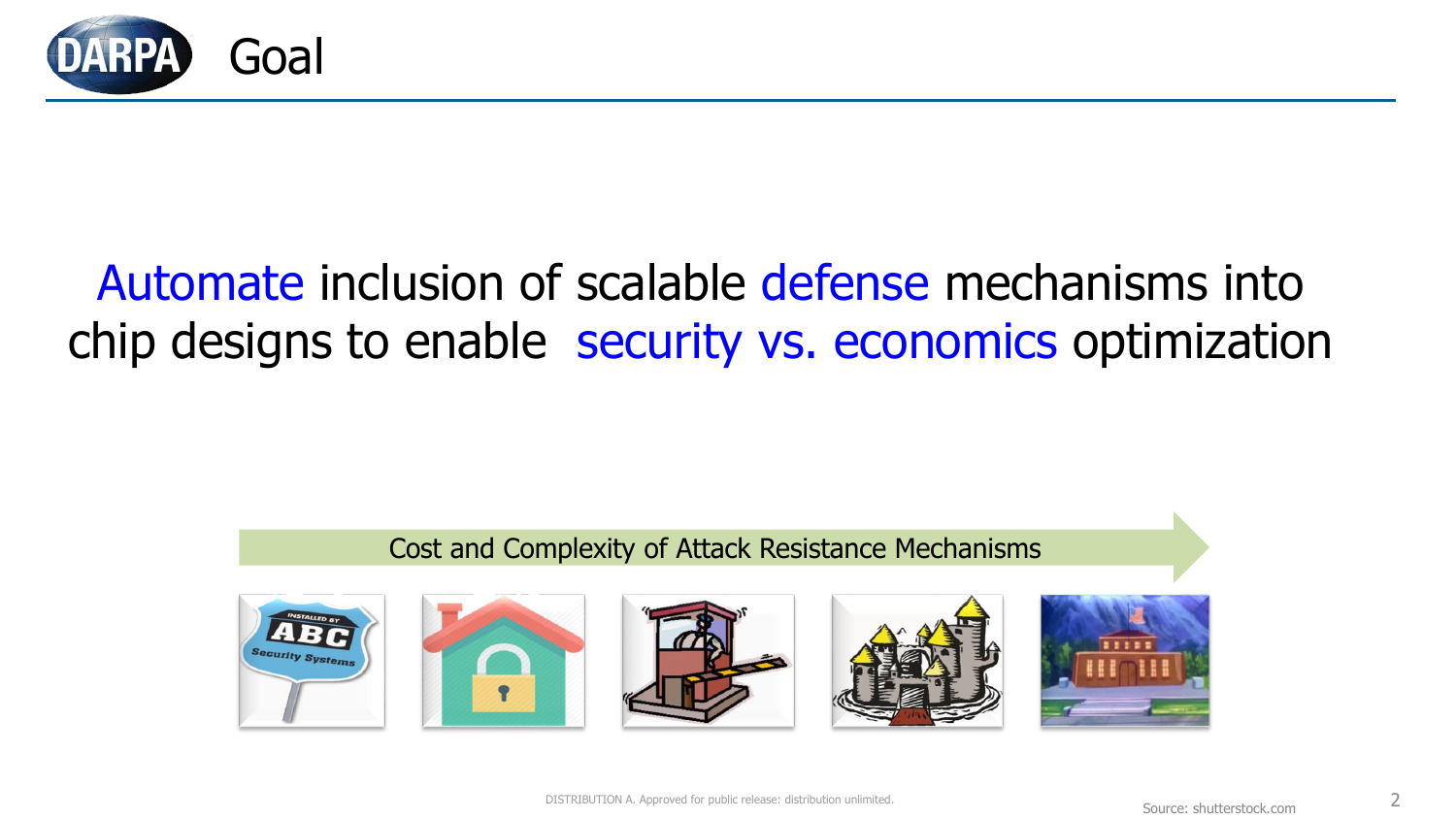



# **AISS Will Democratize Chip Security through Automation**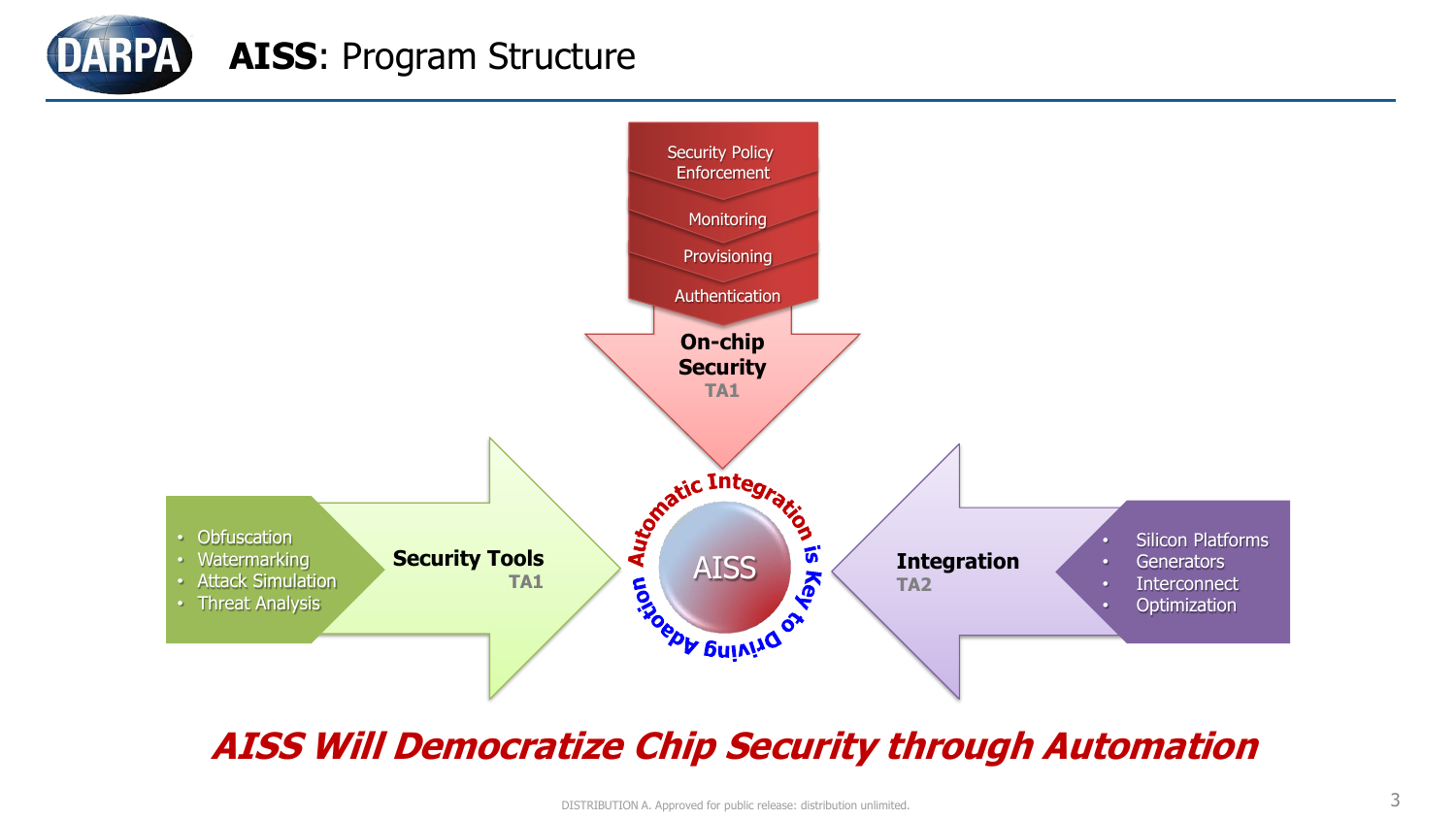

Hardware Software Software Software

**Hardware** 

Hardware Software Interface **Moving Target (I20)**

Substantial efforts are on-going in the software community

#### **In Progress (SSITH)**

• Alteration of system behavior based on software-accessible points of illicit entry that exist due to hardware design weaknesses or architectural flaws

#### **AISS Focus Areas**

- **Side Channel** extraction of secrets through physical communication channels other than intended (assumption: attackers are able to "listen" to emissions)
- **Reverse Engineering**  extraction of algorithms from an illegally obtained design representation (assumption: attackers have access to design files)
- **Supply Chain**  Cloning, counterfeit, recycled or re-marked chips represented as genuine (assumption: attackers can manufacture perfect clones)
- **Malicious Hardware**  insertion of secretly triggered hidden disruptive functionality (assumption: attackers successfully inserted malicious function(s) into the design)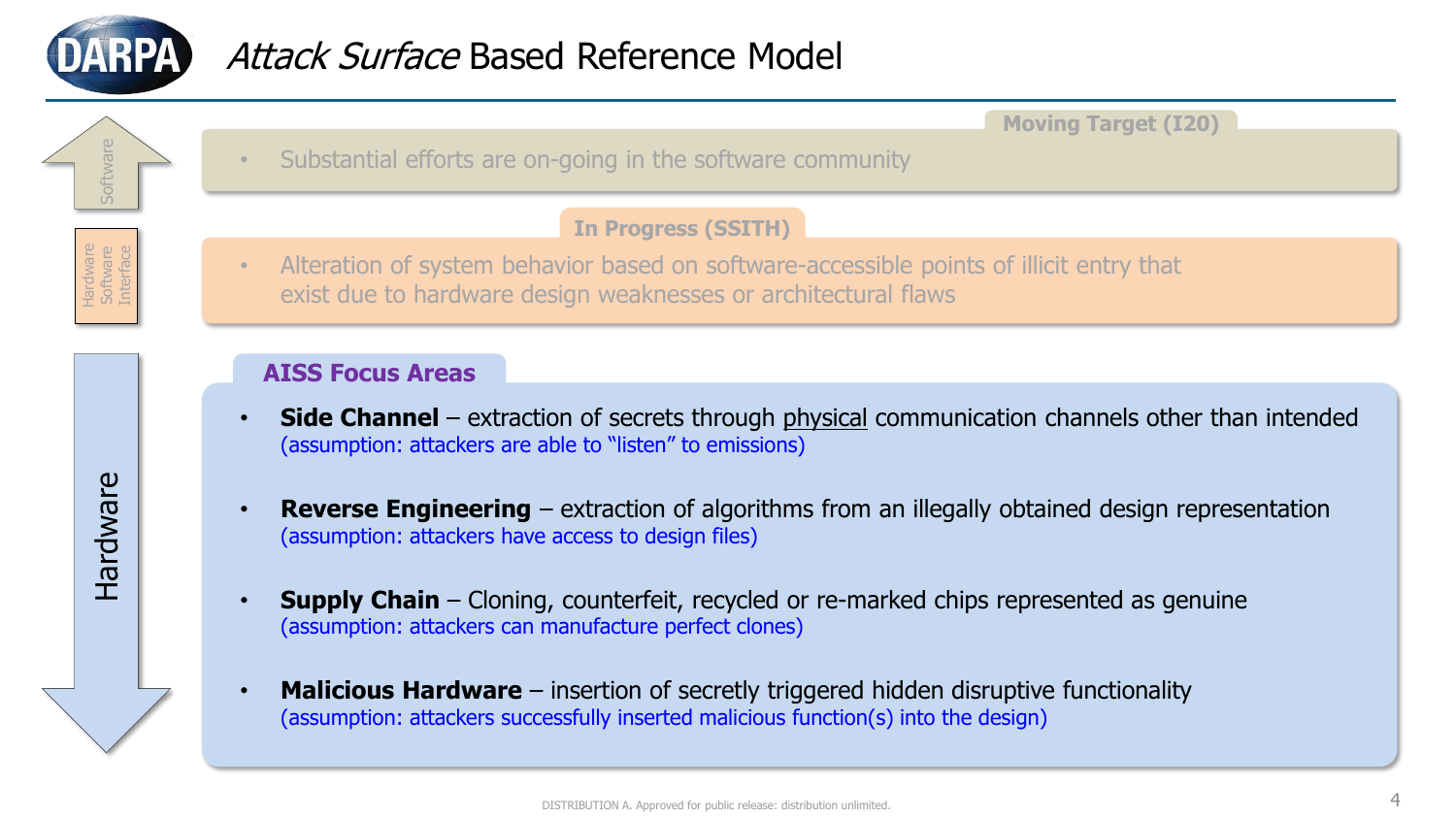

### **Huge merchant semiconductor companies** (Intel, Broadcom, Qualcomm...)

• See the critical need and have large expert teams to create custom solutions

Reduce **Effort** 

AREA

TARGET

 $\boldsymbol{\mathsf{S}}$ 

**ATS** 

# **Mid-size semiconductor and system companies** (NXP, Cisco, Nokia...)

• Recognize problems but lack expertise and sufficient economic motivation

#### **Defense contractors** (Honeywell, NG, Lockheed...)

• Possess deep, but limited, expertise (craft) unevenly applied to specific chips

Cost**AISS** TARGET AREA Reduce Cost

### **System integrators** (Ring, Fitbit, August...)

• No interest due to time-to-market focus and lack of in-house competency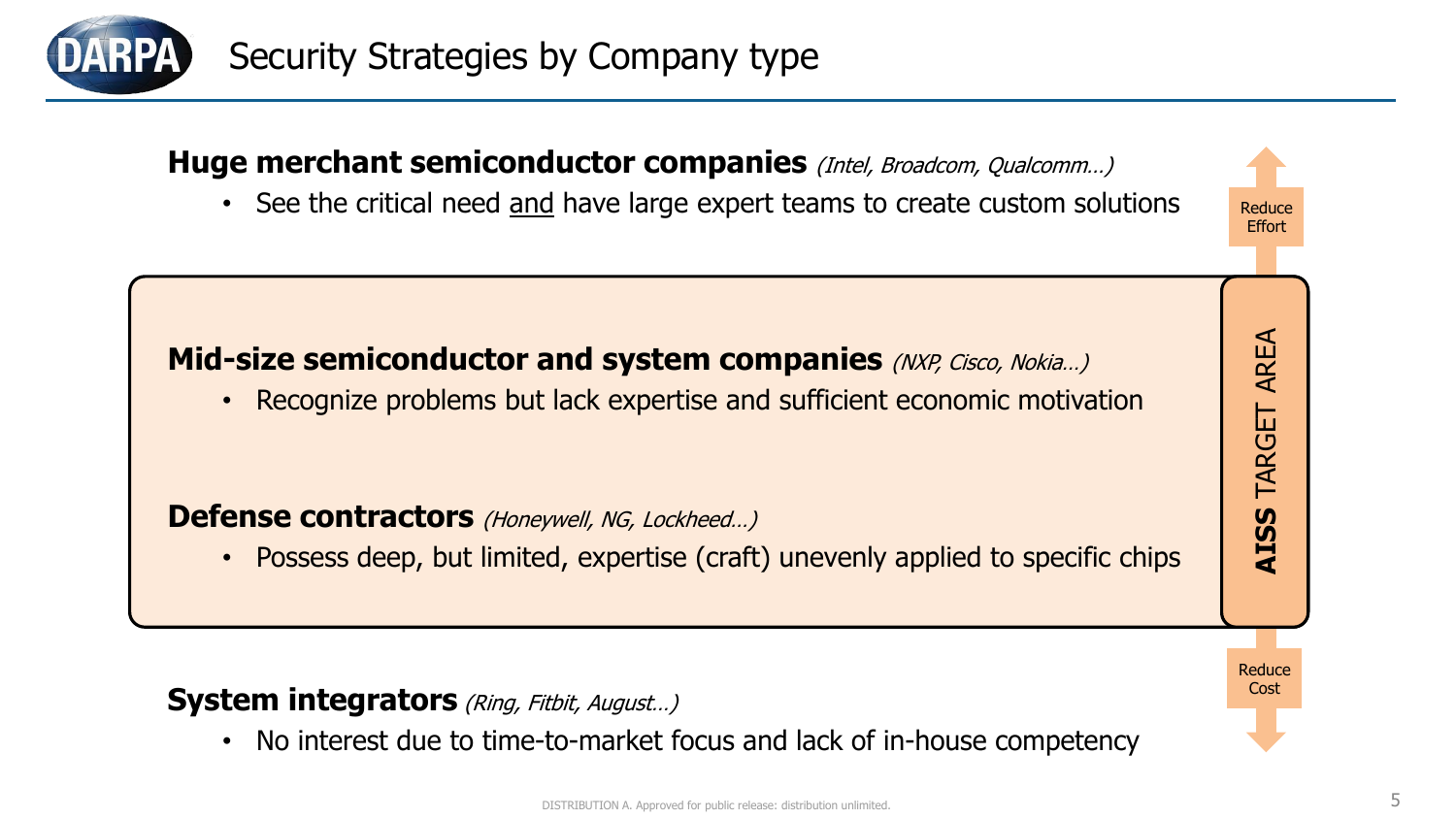

# Long Term EDA Dream: **System Synthesis**

# **System** synthesis & optimization

- 1. S(a\***Performance**, b\***Size**)
- 2. S(a\***Performance**, b\***Size,** c\***Power**)
- 3. S(a\***Performance**, b\***Size,** c\***Power,** d\***Security**)
- 4. S(a\***Performance**, b\***Size,** c\***Power,** {d\***SideChannel,** e\***SupplyChain,**





### **Key challenges**:

- Quantification of security
- Rapid estimation of attack resistance
- Multi-dimensional optimization

f\***RevEngineering,** g\***MalHardware**})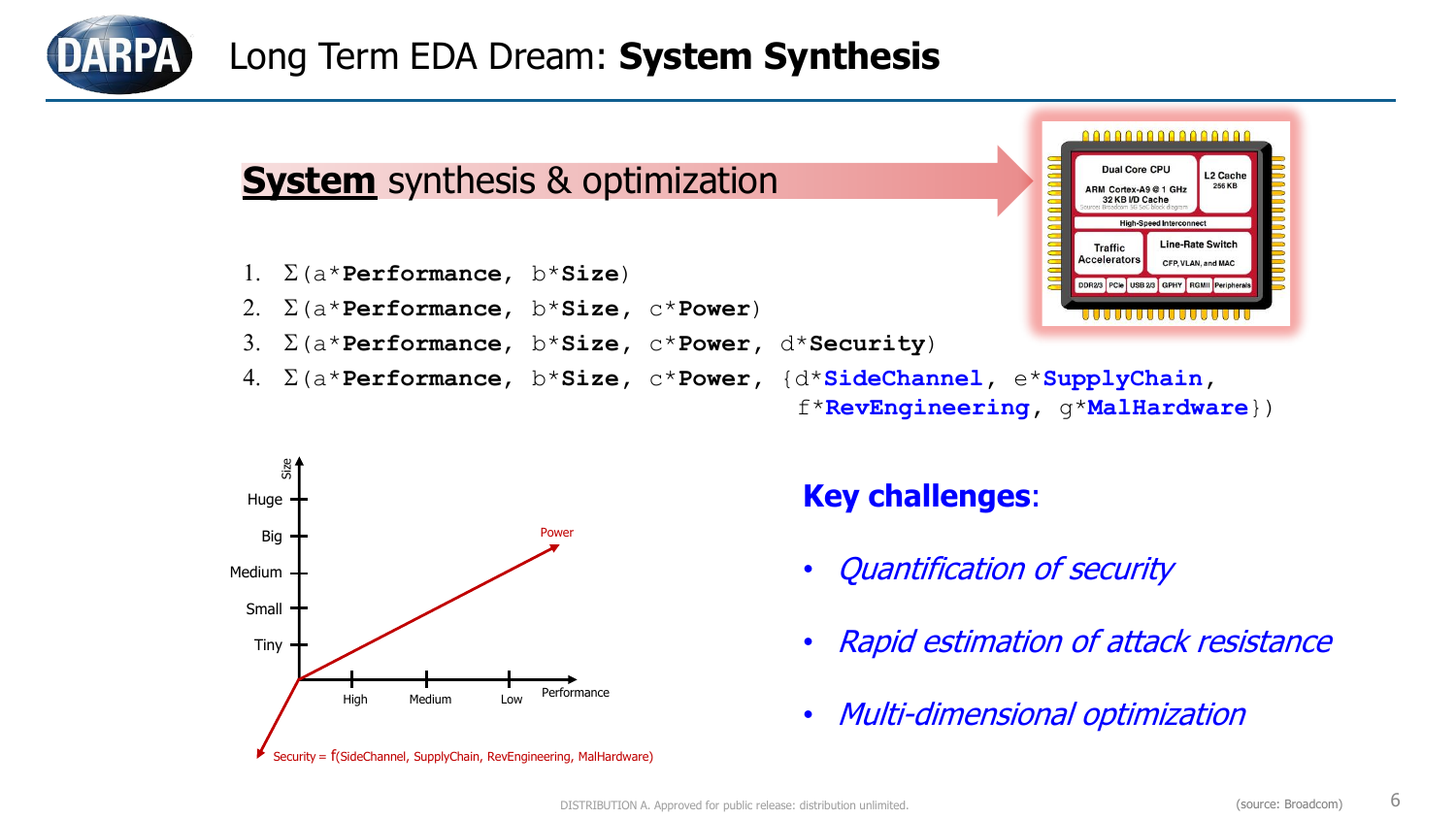

# **AISS**: Optimized Composition

User selects a platform and supplies a cost function with size, performance, power and security goals to guide combinatorial optimization to find **best architectures** which are presented to the user for assessment and selection



**Combinatorial Optimization** explores HUGE solution spaces (billions), but requires rapid estimation of "goodness" Performance and Size estimators are well understood and incorporated in modern tools

# AISS will drive discovery of rapid estimation of **power** and **security**

$$
f(a,b,c,d) = \sum_{a \text{ *Performance, } b \text{ *Size,}} \frac{f^{(a)}(a,b,c,d)}{f^{(a)}(a,c,d)} = \sum_{a \text{ * P}{\text{ }a}} f^{(a)}(a,b,c,d)
$$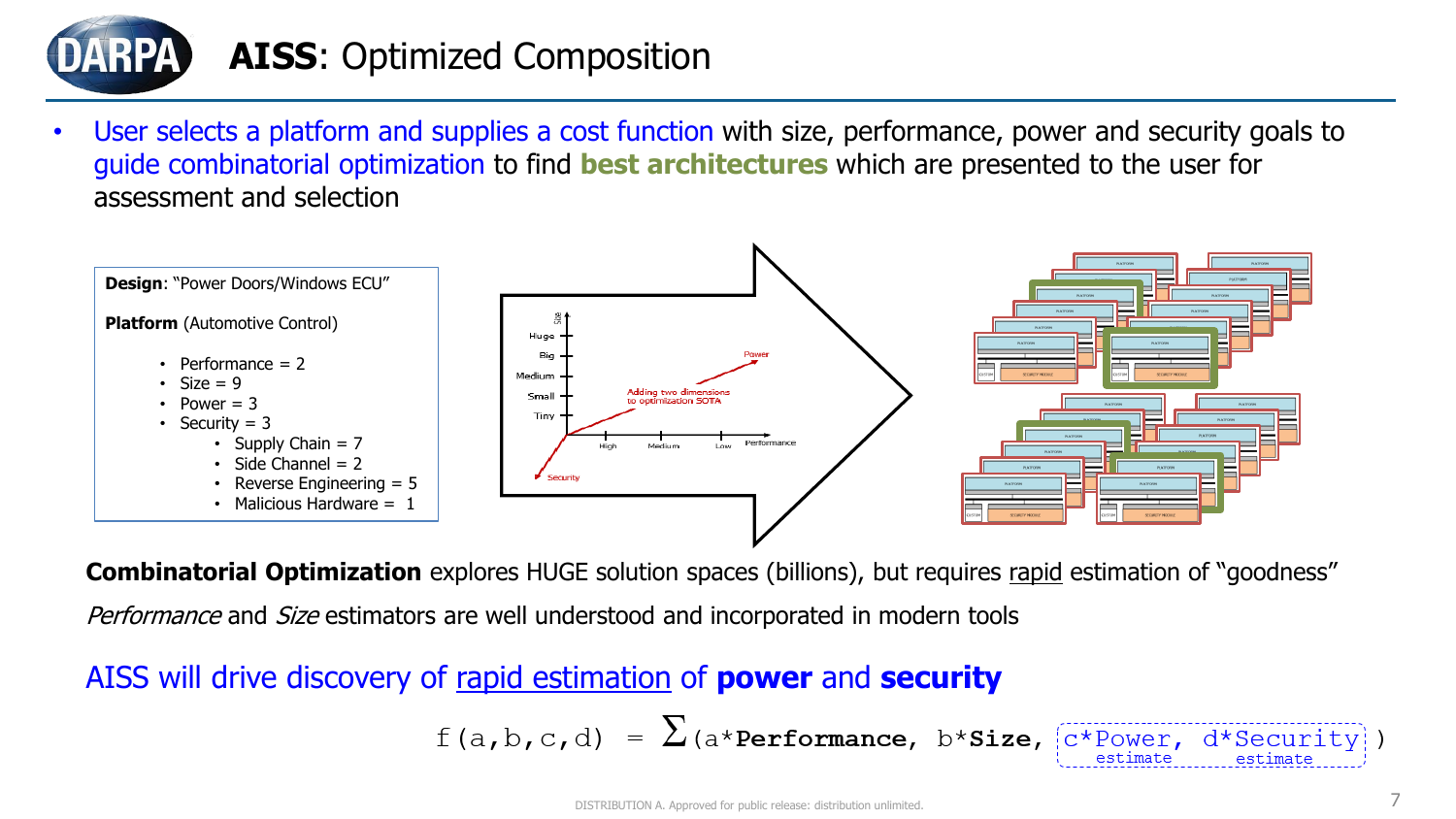

 $f(a,b) = \sum_{(a^* \text{Performance}, b^* \text{Size})}$ 



# Cost Function Examples

| <b>Application</b>                                | Perf.                         | <b>Size</b>             | <b>Power</b>                  | <b>Security</b>                     |
|---------------------------------------------------|-------------------------------|-------------------------|-------------------------------|-------------------------------------|
| <b>Lawn Sprinkler</b>                             | 2                             | 7                       | 9                             | 1                                   |
| <b>Engine Control</b>                             | 6                             | 5                       | $\mathbf{1}$                  | 3                                   |
| <b>Guided Projectile</b>                          | 5                             | $\mathbf{1}$            | 9                             | 7                                   |
| <b>Network Router</b>                             | 9                             | 5                       | 1                             | 8                                   |
| <b>Mobile Phone</b>                               | 7                             | 9                       | 9                             | 7                                   |
| <b>Smart Watch</b>                                | 3                             | 6                       | 9                             | 3                                   |
| <b>Security Cost</b><br><b>Function Expansion</b> |                               |                         |                               |                                     |
| <b>Application</b>                                | <b>Side</b><br><b>Channel</b> | <b>Reverse</b><br>Eng'g | <b>Supply</b><br><b>Chain</b> | <b>Malicious</b><br><b>Hardware</b> |
| Lawn Sprinkler                                    | $\mathbf{1}$                  | 1                       | 9                             | $\mathbf{1}$                        |
| <b>Engine Control</b>                             | 1                             | 7                       | 5                             | 2                                   |
| <b>Guided Projectile</b>                          | 3                             | 9                       | 5                             | 9                                   |
|                                                   |                               |                         | 8                             |                                     |
| Network Router                                    | 9                             | 7                       |                               | 9                                   |
| <b>Mobile Phone</b>                               | 8                             | 9                       | 9                             | 6                                   |

Source: The 80s

Point: Technology for 2-dimensional optimization has been around for ~40 years DISTRIBUTION A. Approved for public release: distribution unlimited.